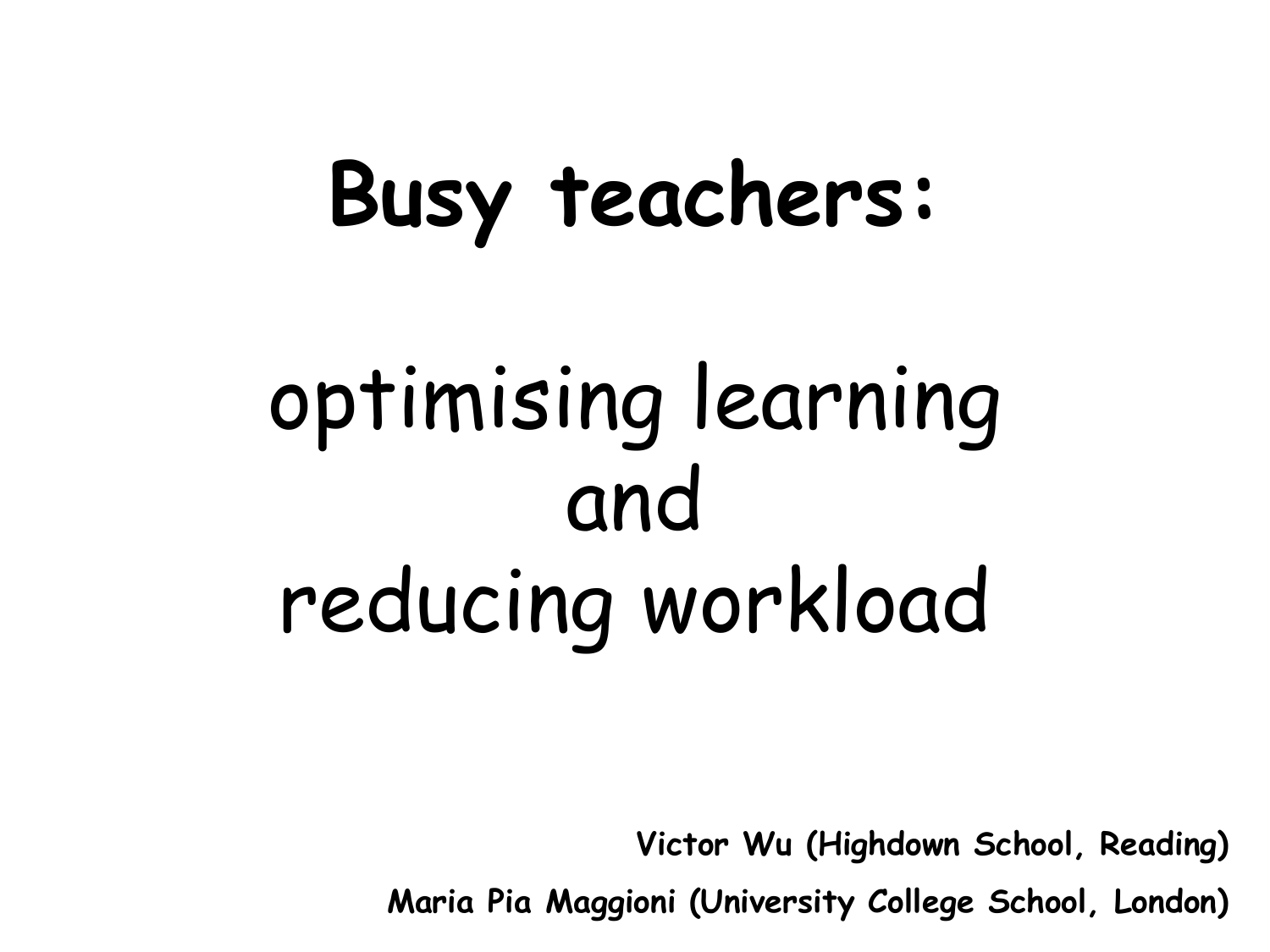### **Introduction**

- Why is vocabulary learning so important in the current Mandarin curriculum?
- Let's think deep: why Bloom's taxonomy?
- Vocabulary learning in the 4 skills: can we 'recycle'?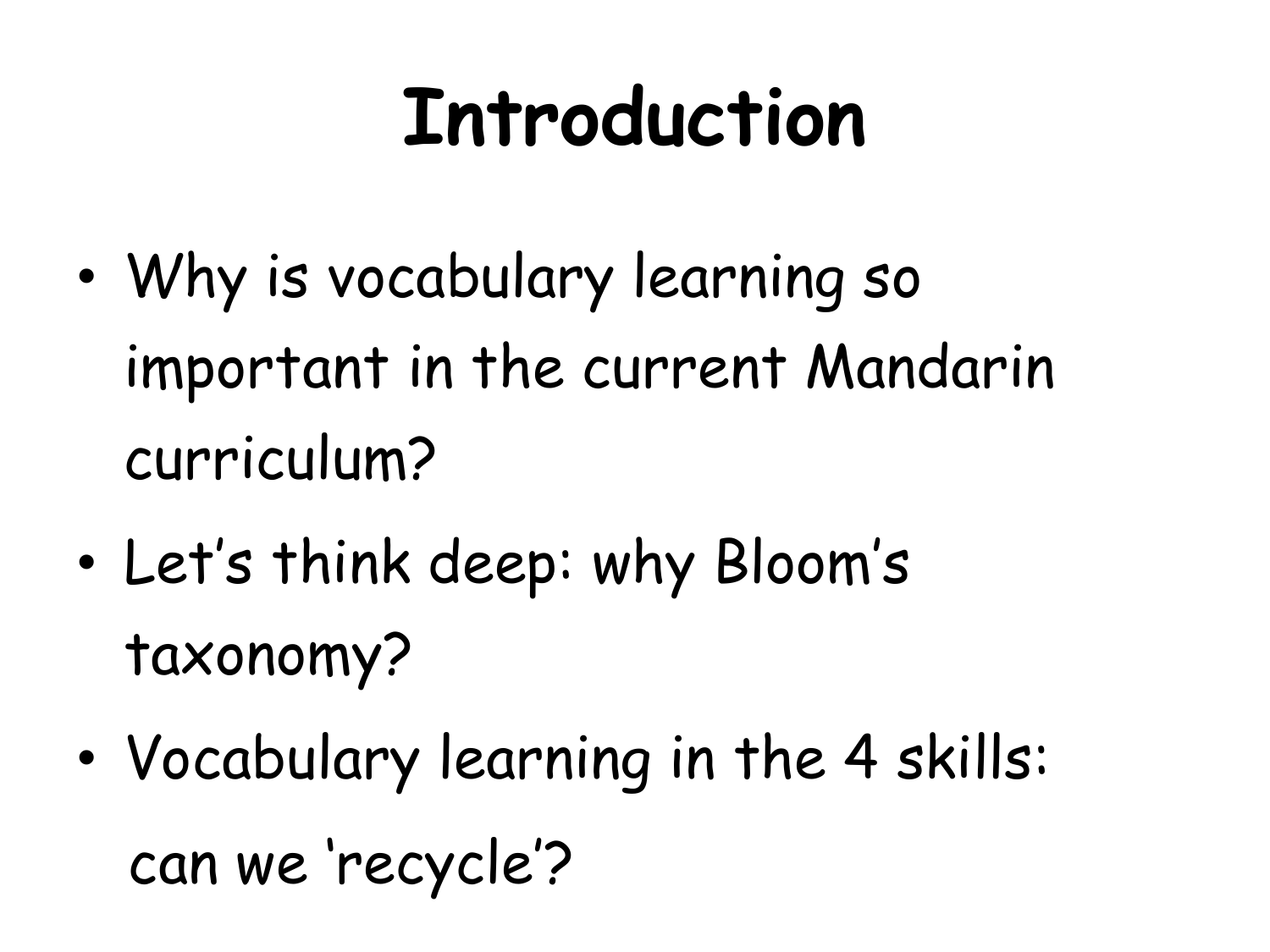### **"Word Battle Ship"**



*HOW IT WORKS:*

- 1 minute to write down (pinyin or characters) as many words as possible related to a given theme/word/concept
- Cross out all the words read out by the teacher
- The winner is the student with more words not crossed out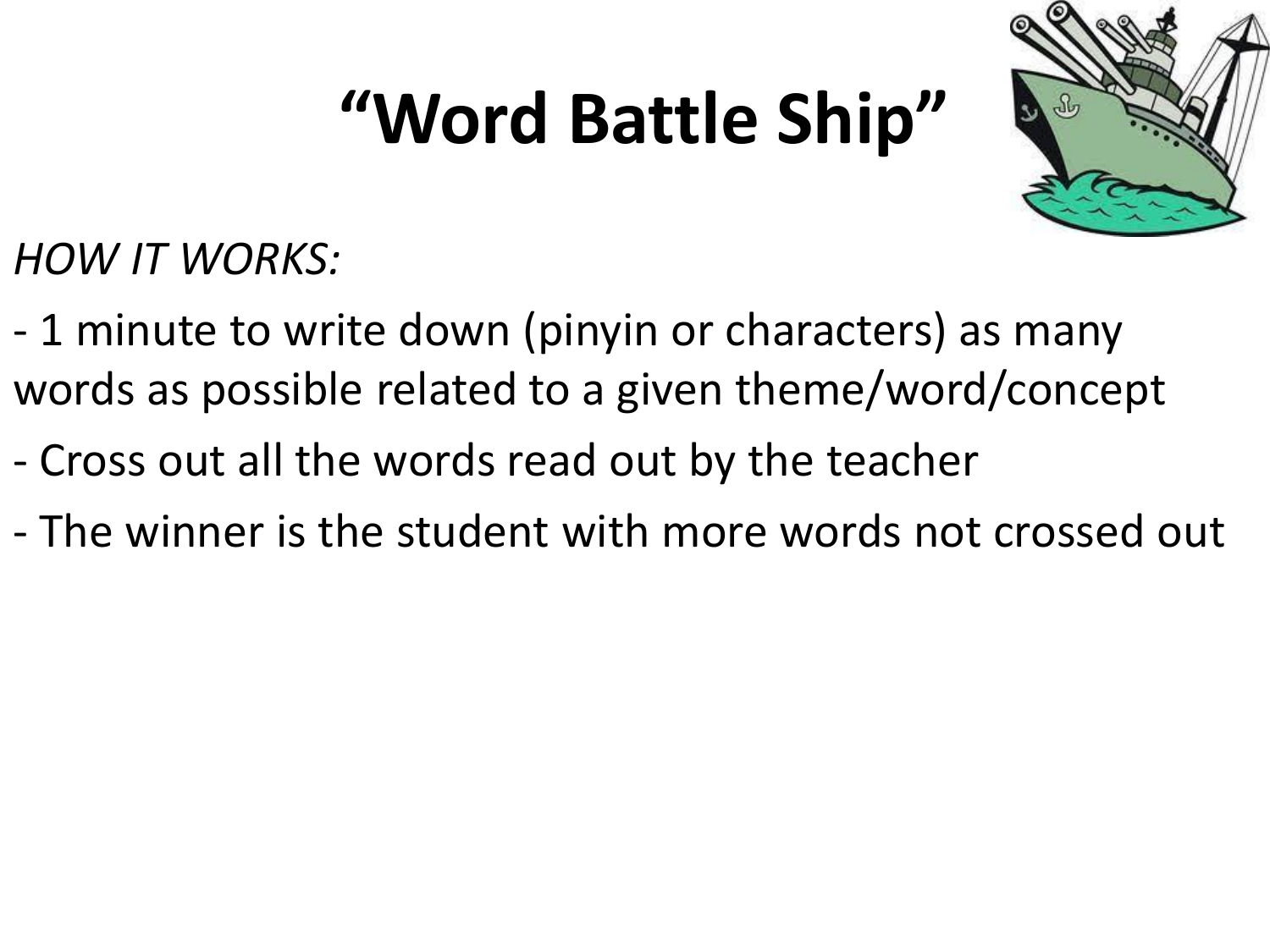### **"Word Battle Ship"**



*GOOD FOR:*

- *Recap of a topic previously studied*
- *Students learn from students: they note down the words that they didn't think of!*
- *Preparation for a writing task (brainstorming of all the words that can be used)*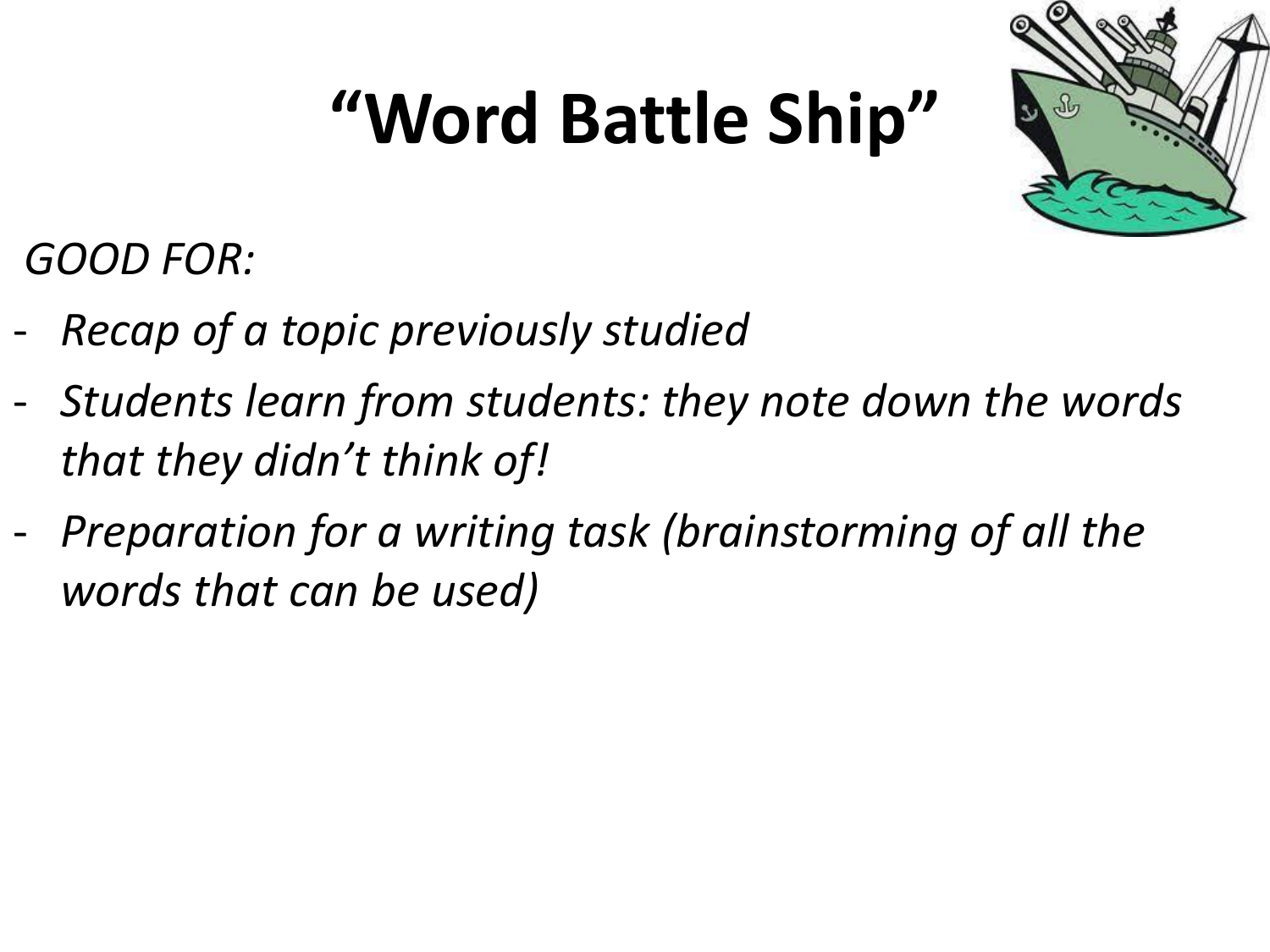#### **"The Link"**



*HOW IT WORKS:*

- The teacher announces 3 selected themes/words/concepts
- Students write out words (pinyin or characters) regarding the criteria on a piece of paper
- Students exchange their papers and then link the words together (each word can only have one link) and explain the link (in English)
- 1 minute to make as many sentences as they want trying to use all the words on the paper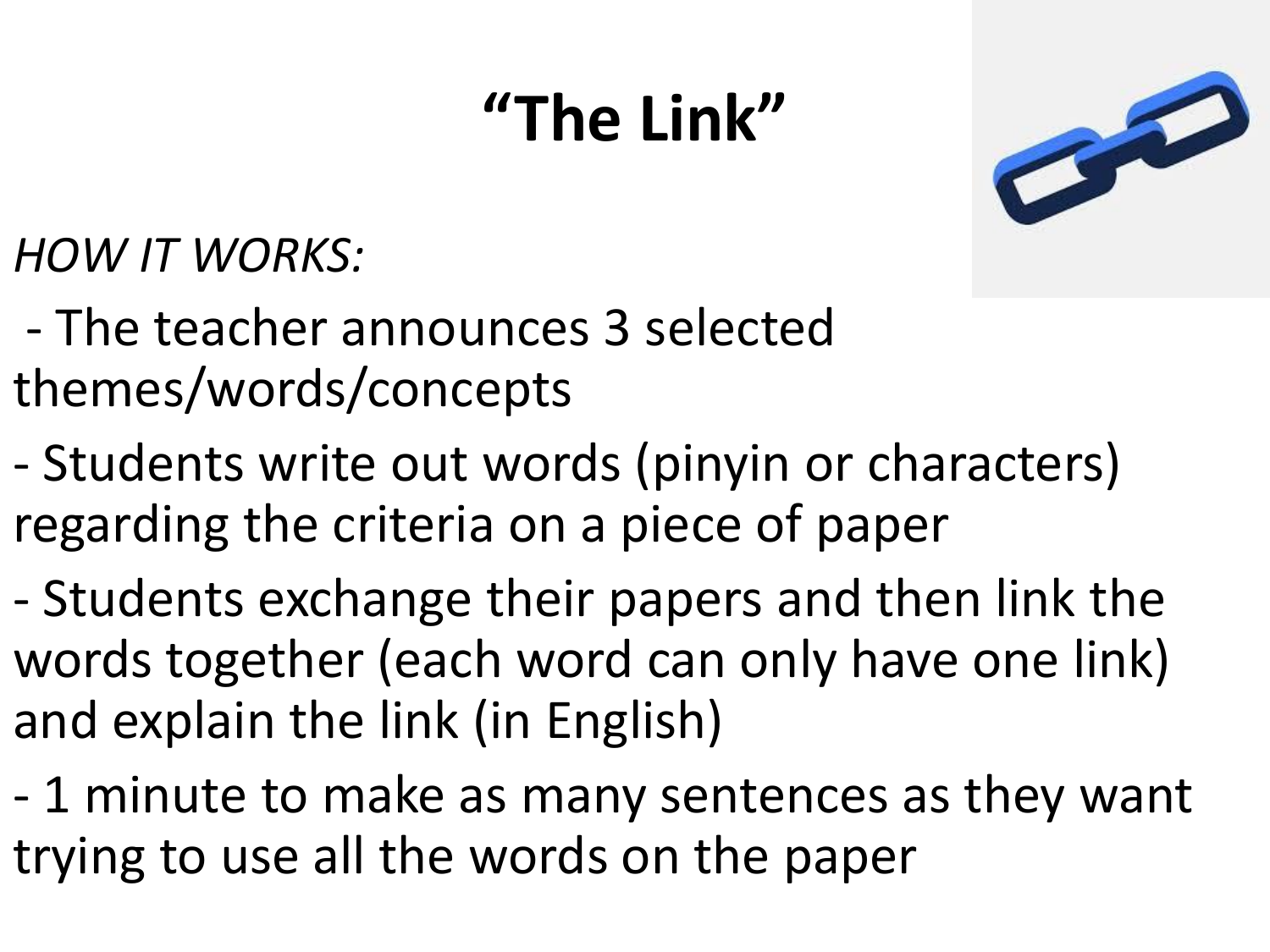#### **"The Link"**



*GOOD FOR:*

- *Using connectives and conjunctions*
- *Revising multiple topics which don't necessarily relate to each other*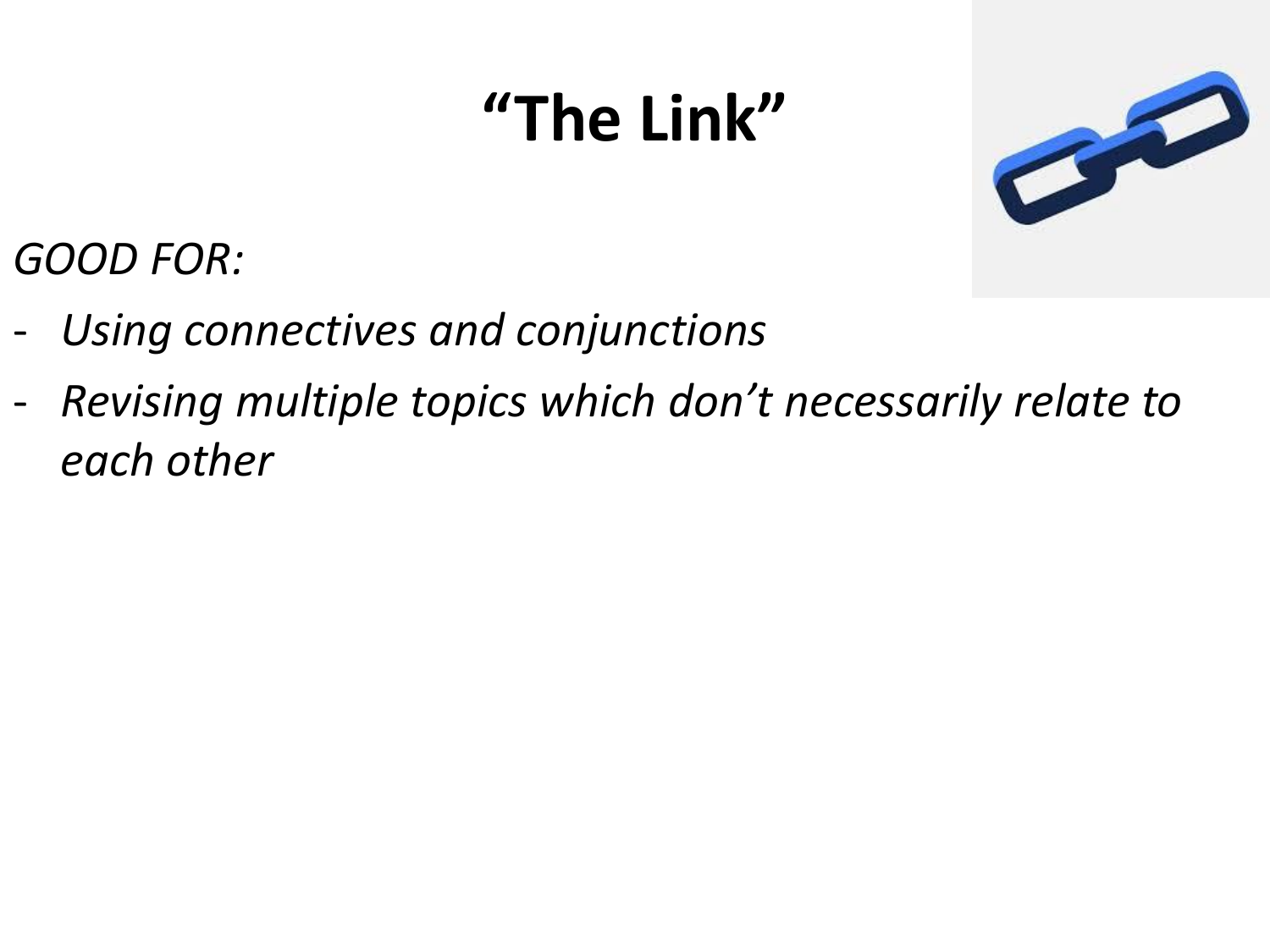#### "**Silent Taboo"**



*HOW IT WORKS:*

- Students in groups and choose a representative who stands in front of each group
- A component/character/word is shown on the screen (the group can see the word but not the representative)
- Students mime the word to make the representative guess
- The representative scores a point only if he effectively uses that word in a sentence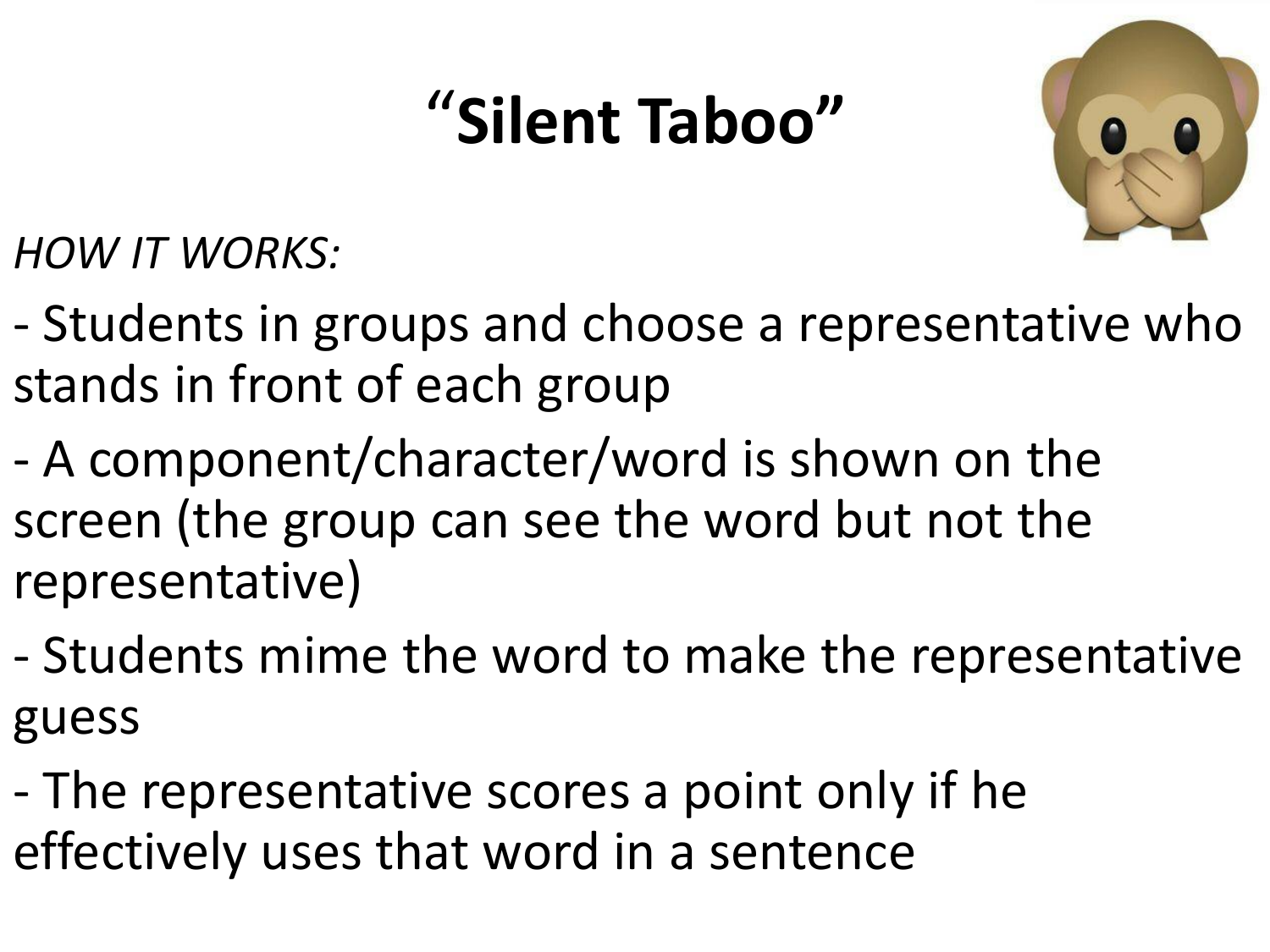#### "**Silent Taboo"**



*GOOD FOR:*

- *Building confidence in younger year groups*